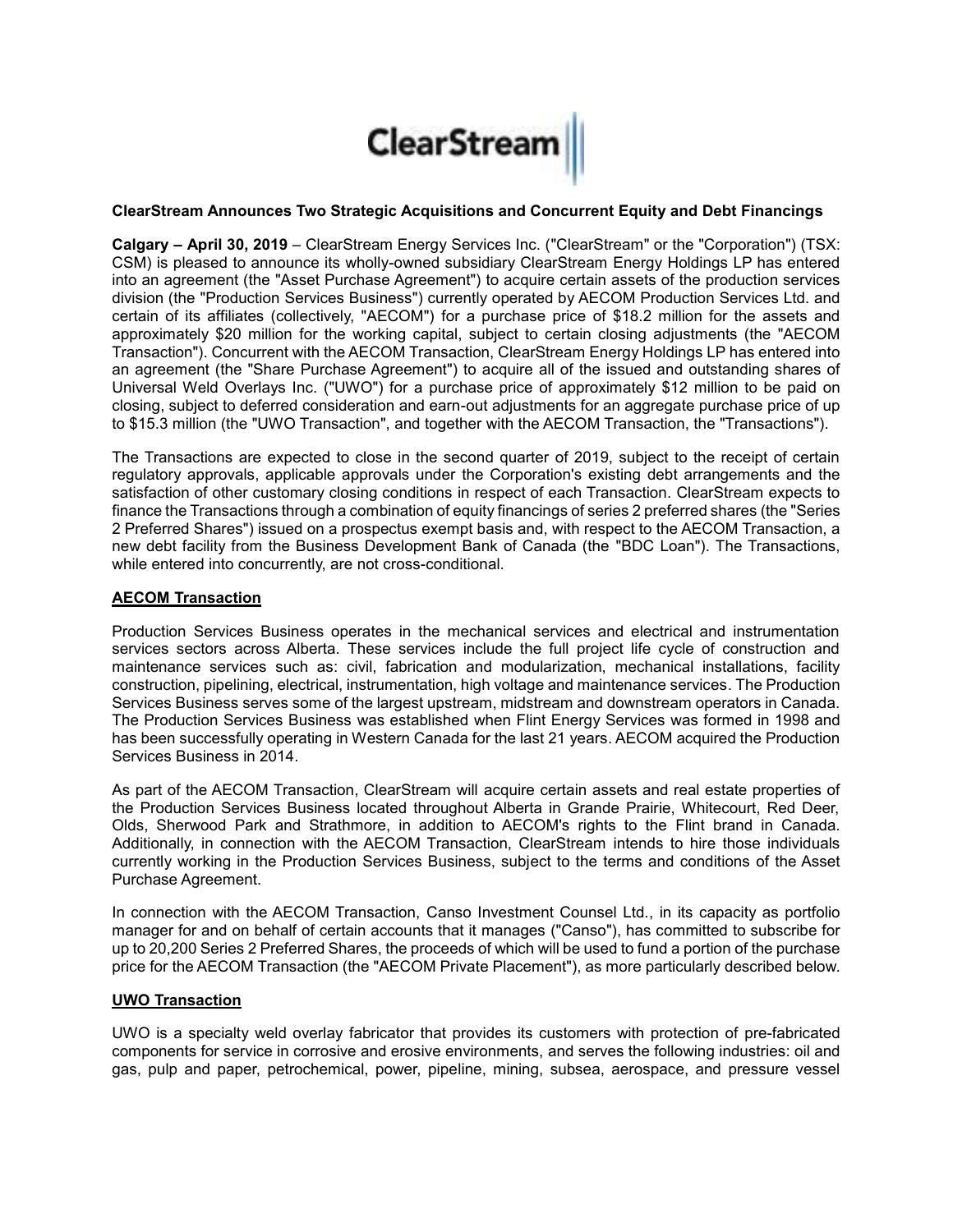fabrication. UWO operates from Airdrie, Alberta and has been serving some of the largest upstream, midstream and downstream customers in Canada and the United States for the last 23 years.

In connection with the UWO Transaction, Canso has committed to subscribe for up to 12,000 Series 2 Preferred Shares, the proceeds of which will be used to fund the purchase price for the UWO Transaction (the "UWO Private Placement" and, together with the AECOM Private Placement, the "Private Placements" and, together with the BDC Loan, the "Financings").

## **Strategic Rationale**

The Transactions are expected to complement existing service lines in addition to adding new service lines to further broaden ClearStream's business opportunities. Combined, the Transactions are expected to significantly expand ClearStream's operations, adding over \$140 million of revenue and \$12 million of earnings before interest, taxes, depreciation and amortization (EBITDA) on a trailing twelve-month basis. Furthermore, the Transactions are expected to:

- Expand ClearStream's Customer Base the Transactions will provide ClearStream with the opportunity to work with some of the largest industrial and energy companies operating in Canada and the United States, which will provide our existing and new clientele an enhanced integrated offering.
- Enhance Operational Efficiencies multiple near-term synergies and cost saving opportunities have been identified that may further enhance the economics of the Transactions.
- Increase Financial Flexibility the combination of the Transactions and the Financings provides ClearStream with improved short and long term balance sheet flexibility.
- Improve Local Community Presence and Customer Service the AECOM Transaction will increase the number of district offices and ClearStream's capabilities for maintenance, turnaround and construction services in Western Canada while leveraging the well-recognized Flint brand.
- Complement Existing Service Lines the UWO Transaction will complement the well-established ClearStream Wear Technologies products and services for abrasion and corrosion resistance applications while leveraging the well-recognized UWO brand.

Mr. Yves Paletta, Chief Executive Officer of ClearStream stated that: "The Transactions represent a highly strategic, accretive and material opportunity for ClearStream to grow its business in robust market sectors at attractive valuations. These Transactions, along with the support of Canso and the Business Development Bank of Canada ("BDC") through the Financings, will strengthen our balance sheet and improve ongoing liquidity. I am excited for the opportunity to establish ClearStream as the most trusted provider of industrial and asset integrity services, in order to improve our customers' facilities and operations in a safe, efficient and cost-effective manner."

#### **The Private Placements**

The Series 2 Preferred Shares offered under the Private Placements and the Interest Settlement (defined below) are being offered on a prospectus exempt basis to Canso at a subscription price of \$1,000 per Series 2 Preferred Share.

The terms of the Series 2 Preferred Shares provide for a 10% fixed cumulative preferential cash dividend when the Corporation shall have sufficient monies and be able to do so, including under the provisions of applicable law and contracts affecting the Corporation. The board of directors of the Corporation does not intend to declare or pay any cash dividends until such time as ClearStream's balance sheet and liquidity position supports such payment. Any accrued but unpaid dividends are convertible in certain circumstances at the option of the holder into additional Series 2 Preferred Shares. Holders of the Series 2 Preferred Shares will have the right, at their option, to convert their Series 2 Preferred Shares into common shares of the Corporation ("Common Shares") at a price of \$0.10 per Common Share, subject to adjustment in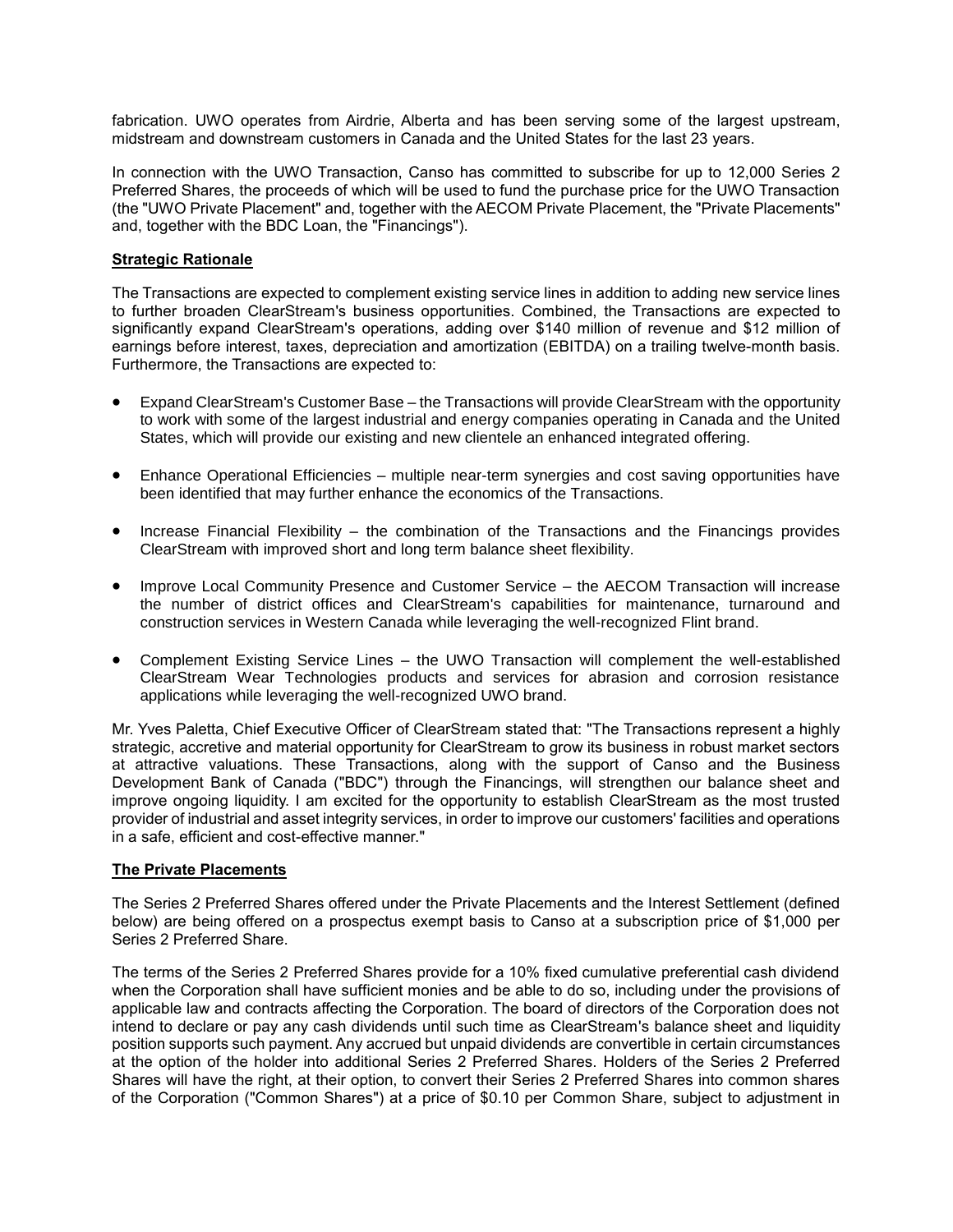certain circumstances. The Preferred Shares are redeemable by the Corporation in cash at 110% of par value, plus accrued but unpaid dividends, once all of the Corporation's outstanding 8.00% senior secured debentures due 2026 (the "Senior Secured Debentures") have been repaid, and are subject to repayment in the event of certain change of control transactions.

Canso is considered a related party to ClearStream pursuant to its ownership of, among other securities, 17,588,076 Common Shares of ClearStream (representing approximately 16% of the outstanding Common Shares on an undiluted basis).

Pursuant to applicable securities law and the rules of the Toronto Stock Exchange (the "TSX"), the Private Placements will require approval by a majority of votes cast by holders of the Common Shares after excluding the Common Shares owned or controlled by Canso for the purposes of "minority approval" under Multilateral Instrument 61-101 – *Protection of Minority Security Holders in Special Transactions* ("MI 61- 101") and for purposes of the rules of the TSX. Such approval will be sought at the previously announced annual and special meeting of holders of Common Shares to be held on June 19, 2019 (the "Meeting"). In May 2019, ClearStream expects to mail an information circular in connection with the Meeting to shareholders, which will contain full details with respect to the Private Placements and the Interest Settlement (described below), among the other items of business for the Meeting.

Closing of each Private Placement is expected to occur concurrently with, or shortly prior to, closing of the applicable Transaction and will be subject to the terms and conditions set out in the subscription and interest settlement agreement and subscription agreement entered into between the Corporation and Canso (collectively, the "Subscription Agreements"), including approval of certain amendments to the indenture governing the Senior Secured Debentures, in accordance with its terms, as well as the approval of the TSX.

The aggregate gross proceeds of the Private Placements are expected to be approximately \$32.2 million.

#### **Debt Financing**

In connection with the partial funding of the AECOM Transaction**,** ClearStream intends to enter into an agreement with BDC to provide the BDC Loan in the amount of approximately \$20 million, secured by certain real estate and equipment acquired in the AECOM Transaction and subject to applicable amendment and approvals under the Corporation's existing debt arrangements.

## **Interest Settlement**

In addition to financing a portion of the Transactions, the Corporation proposes to satisfy its obligation to pay an aggregate of \$8 million in interest payments on the Senior Secured Debentures for June 30, 2019 and December 31, 2019 through the issuance of 8,000 Series 2 Preferred Shares (the "Interest Settlement") and Canso has agreed to accept such Series 2 Preferred Shares in satisfaction of such interest payments. The completion of the Interest Settlement will be subject to approval of certain amendments to the indenture governing the Senior Secured Debentures.

Pursuant to applicable securities law and the rules of the TSX, the Interest Settlement will require approval by a majority of votes cast by holders of the Common Shares after excluding the Common Shares owned or controlled by Canso and any other holder of Senior Secured Debentures for the purposes of "minority approval" under MI 61-101 and for purposes of the rules of the TSX. Such approval will be sought at Meeting.

The Asset Purchase Agreement, Share Purchase Agreement and Subscription Agreements will be available on the Corporation's SEDAR profile at [www.sedar.com.](http://www.sedar.com/)

## **Advisors**

GMP FirstEnergy is acting as financial advisor to ClearStream with respect to the AECOM Transaction. Blake, Cassels & Graydon LLP is acting as legal advisor to ClearStream with respect to the AECOM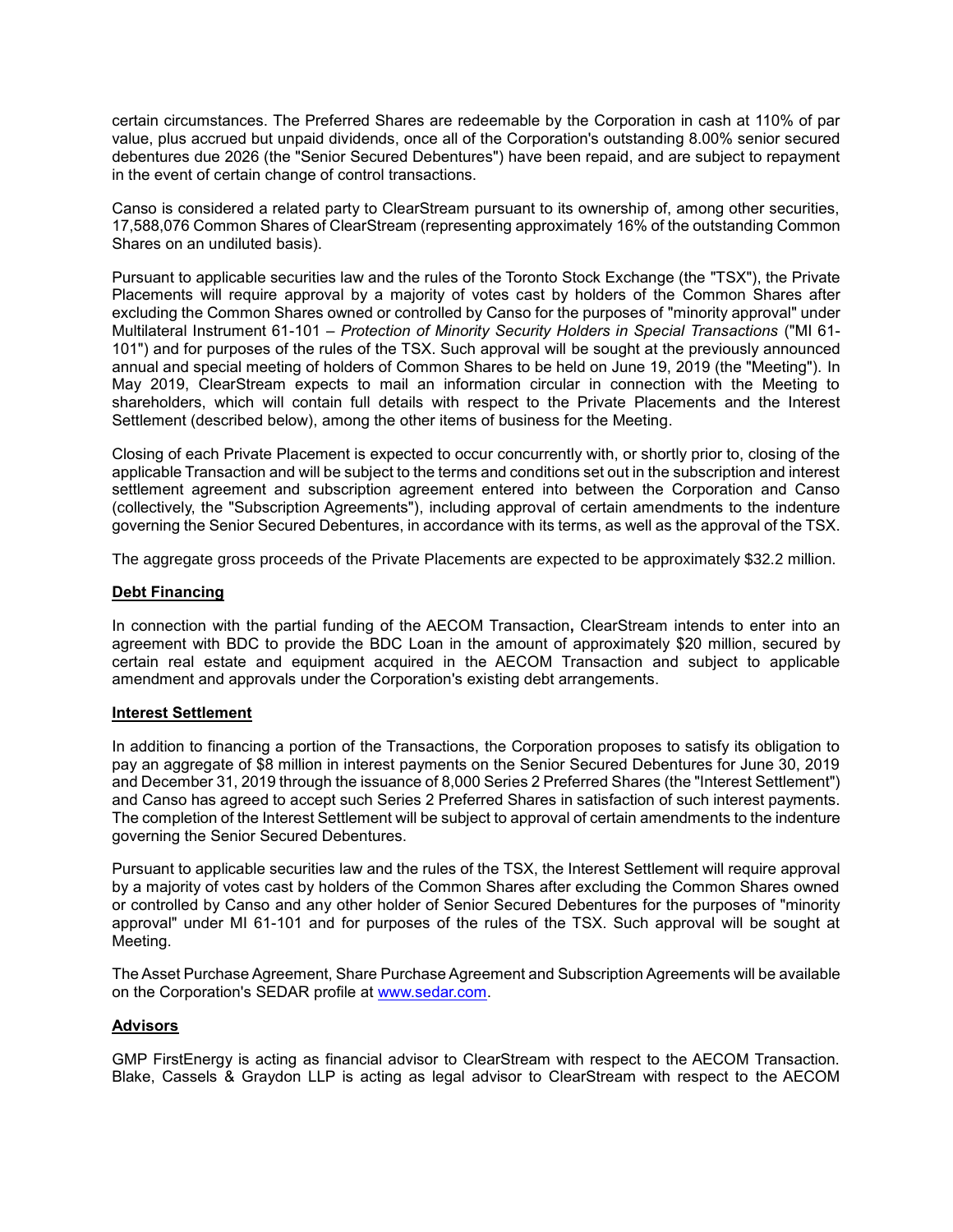Transaction. Norton Rose Fulbright LLP is acting as legal advisor to ClearStream with respect to the BDC Loan transaction and the applicable approvals pursuant to the Corporation's debt arrangements.

Bennett Jones LLP is acting as legal advisor to AECOM with respect to the AECOM Transaction.

# **About ClearStream Energy Services Inc.**

With a legacy of excellence and experience stretching back more than 50 years, ClearStream provides solutions to the Energy and Industrial markets including: Oil & Gas, Petrochemical, Mining, Power, Agriculture, Forestry, Infrastructure and Water Treatment. With offices strategically located across Canada and over 3,000 employees, we provide maintenance, construction and environmental services that keep our clients moving forward. For more information about ClearStream, please visit [www.ClearStreamEnergy.ca.](http://www.clearstreamenergy.ca/)

## **For further information, please contact:**

| <b>Yves Paletta</b>              | Randy Watt                       |
|----------------------------------|----------------------------------|
| <b>Chief Executive Officer</b>   | <b>Chief Financial Officer</b>   |
| ClearStream Energy Services Inc. | ClearStream Energy Services Inc. |
| ypaletta@clearstreamenergy.ca    | rwatt@clearstreamenergy.ca       |

# **FORWARD-LOOKING INFORMATION AND STATEMENTS**

This document contains certain forward-looking information and statements within the meaning of Canadian securities laws (collectively, "forward-looking statements") relating to ClearStream's plans, strategies, objectives, expectations and intentions. The use of any of the words "expected", "will", "may" and similar expressions are intended to identify forward-looking statements. Various assumptions were used in drawing the conclusions or making the projections contained in the forward-looking statements throughout this document. More particularly but without limitation, this news release contains forward-looking statements pertaining to:

- the anticipated benefits of the AECOM Transaction and the UWO Transaction, individually and in the aggregate to ClearStream's business;
- anticipated structure of the financing of the Transactions, individually and in the aggregate;
- the aggregate gross proceeds of each of the Private Placements, individually and in the aggregate, and the Interest Settlement;
- the expected closing date of the Transactions, the Private Placements and the Interest Settlement;
- the financial, operational and other synergies of each of the Transactions;
- the terms of the BDC Loan transaction;
- the terms of the Series 2 Preferred Shares:
- the mailing date of an information circular in connection with the Meeting; and
- approvals required for the Transactions, the Private Placements, the Interest Settlement and the BDC Loan transaction.

The forward-looking statements included in this document are not guarantees of future performance and should not be unduly relied upon. Forward-looking statements are based on current expectations, estimates and projections that involve a number of factors and risks, which could cause actual results to differ materially from those anticipated and described in the forward-looking statements. These factors and risks include, but are not limited to:

- the ability to obtain regulatory and other approvals and meet other conditions to closing of the Transactions, the Private Placements, the Interest Settlement or the BDC Loan transaction;
- that the closing conditions to one or both of the Transactions may not be met and one or both of the Transactions may not close;
- that the closing conditions to one or both of the Private Placements may not be met and one or both of the Private Placements may not close;